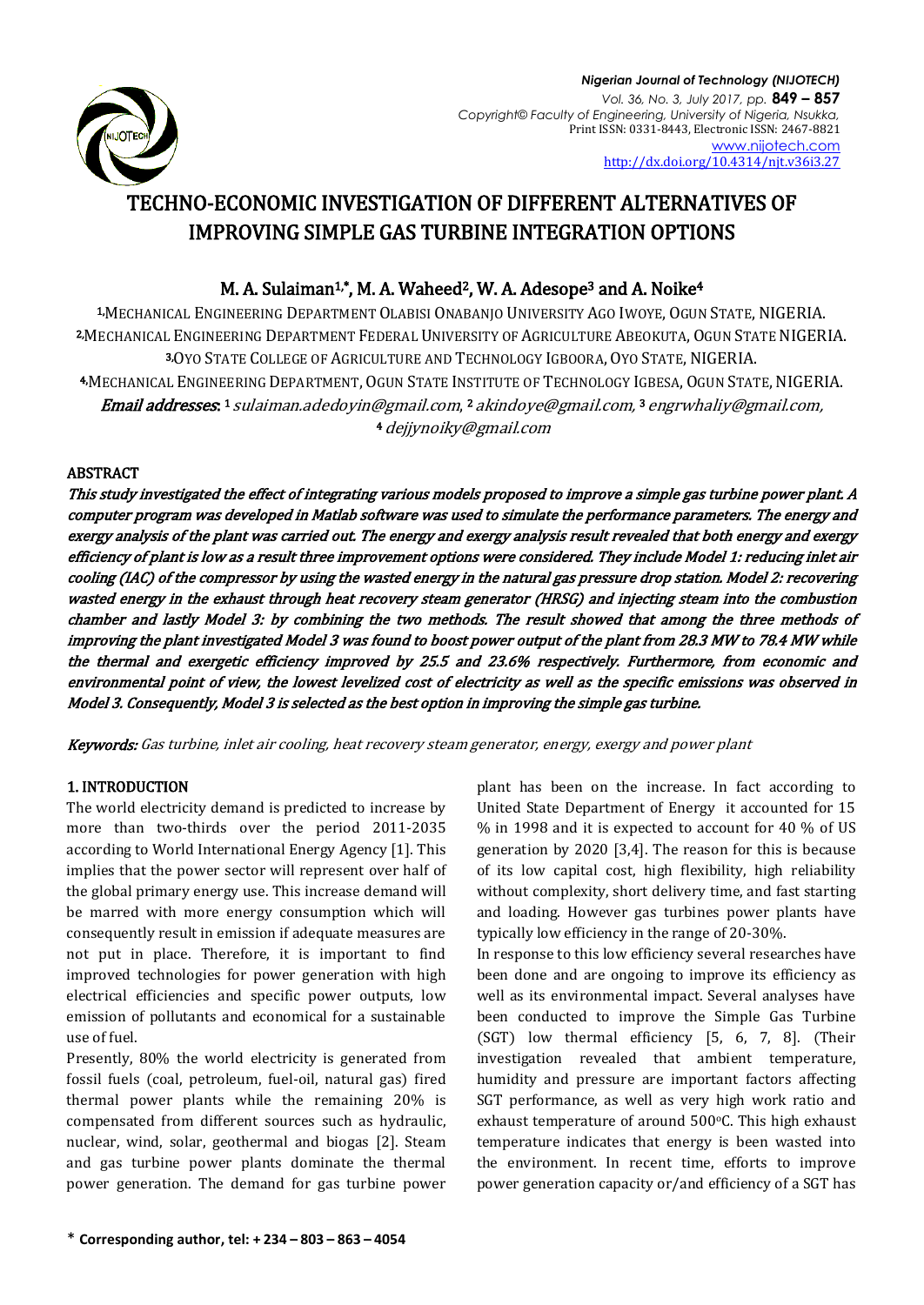been through gas to gas recuperation, steam injection (STI), evaporation cycle, chemical recuperation, inlet air cooling (IAC) and combined cycle [6, 7].

Of the aforementioned gas turbine improvements technologies, STI, IAC and combined cycles have witnessed better applications. STI involves the use of heat recovery steam generator (HRSG) to recover the wasted heat of the gas turbine exhaust using pressurised water there after injecting it into the combustion chamber. While IAC is the cooling of the inlet compressor air which has been achieved by fogging, evaporative coolers, absorption chiller amongst other methods. Combined cycles involve combination of Brayton cycle with a medium or low temperature bottoming cycle (Rankine cycle).

Several researches have been carried out in cooling the ambient temperature. Ameri and Hejazi [9] enhanced the Chabahar power plant by using a steam absorption chiller to cool the intake air and their result showed that the output power increased by 11.3%. Ehyaei et al. [11] examined the effect of inlet fogging system on Shahid Rajaee power plant, found that the average output power production increased. In Bangkok, Boonnasa et al. [11] enhanced a combined cycle power plant using steam absorption chiller methodology of IAC to cool intake air to 15oC and 100% humidity, the result showed an increased in the power output of the plant by 14%. Yang et al. [12] evaluated two different methods of AIC technologies chilling and fogging using parameters such as efficiency ratio, profit ratio and relative payback period. Their result showed that fogging is a better technology. In the investigations of Zurigat et al., [13] using chilled water and ice storage to cool the inlet air temperature of gas turbine it was found to be uneconomical. Farzaneh-Gord and Deymi-Dashtebayaz [8, 14] used a different IAC method which uses the wasted energy of the natural-gas pressure drop station to cool the inlet coming air of the compressor in order to improve performance of Khangiran refinery gas turbine. In this case the cooling is achieved by using the effects of cooling capacity of the refinery natural-gas pressure drop station and the result of their work showed a significant increase in power output and thermal efficiency.

Steam injection technology has also been used to enhance the performance of SGT. Ghazikhani et al. [15] investigated the effect of steam injection in Mashad Power Plant GE-F5 gas turbine and discovered the plant thermal efficiency as well as the back-work ratio increased by 10 % and 15% respectively. Bouam et al. [16] enhanced a SGT under Sahara condition by injecting steam into the combustion chamber. In this study the efficiency of the SGT was held constant at 50% while the ambient temperature was varied from ISO conditions to

50°C. This study has been able to show that it is possible to achieve this high efficiency as a result of steam injection. Traverso and Massardo [17] assessed the performance of four different types of technologies, STIG, regenerated water inject (RWI) cycle, humid air turbine (HAT) cycle and humid air water injection turbine (HAWIT) using thermo economic module program (TEMP) code and concluded that HAWIT is the most attractive combined cycle. Ziółkowski [18] investigated the effects of steam injection on a gas turbine and combined power plant performance on PGE Gorzow power plant using COM-GAS code and Aspen plus commercial package. Poullikkas [20] reviewed current and future sustainable gas turbine technologies by comparing their thermodynamic characteristic and concluded that mixed air steam technologies offered superior performances compared to other technologies.

Wang and Chiou [6], and Agarwal et al.[21] combined STIG and IAC techniques in achieving more than 70% boost in power and 24% improvement in heat ratio using the concept of absorption chiller and fogging techniques respectively for reducing the inlet coming air. Poullikkas [20] and Nishida et al., [22] have shown that combining steam injection with AIC techniques offers the highest generating efficiency, reduced NOx emissions and the least exergy via the flue gases while its retrofitting does not destroy its original integrity. While Wang et al., [6] work revealed that the combination of STIG and AIC are economically competitive. Although many research efforts have been expended to apply the STIG and IAC technology to enhance the gas-turbine's performance, little or no information is available on the use of natural gas wasted energy in achieving AIC combined with STIG. Therefore this study intends to investigate the technoeconomic effect of integrating AIC, STIG, combined cycle and Combined AIC and STIG technologies into Olorunsogo power plant in Nigeria.

## 1.1 Plant Description

Olorunsogo power plant is located in Olorunsogo village on 6°52′55″N 3°18′52″E near Papalanto in Ifo Local Government Area of Ogun State, South West of Nigeria. The phase I of the plant has a total installed power capacity of (8 X 42) MW while the phase II is almost at completion stage. The power plant has been working below its installed capacity since it was commissioned in 2007 due to inadequate gas supply. A schematic diagram of one of the 42 MW gas turbine unitis shown in Figure 1. The system consists of an air-compressor (AC), combustion chamber (CC) and gas turbine (GT). Properties for the natural gas obtained in the month of 15th May, 2012 are shown in Table 1.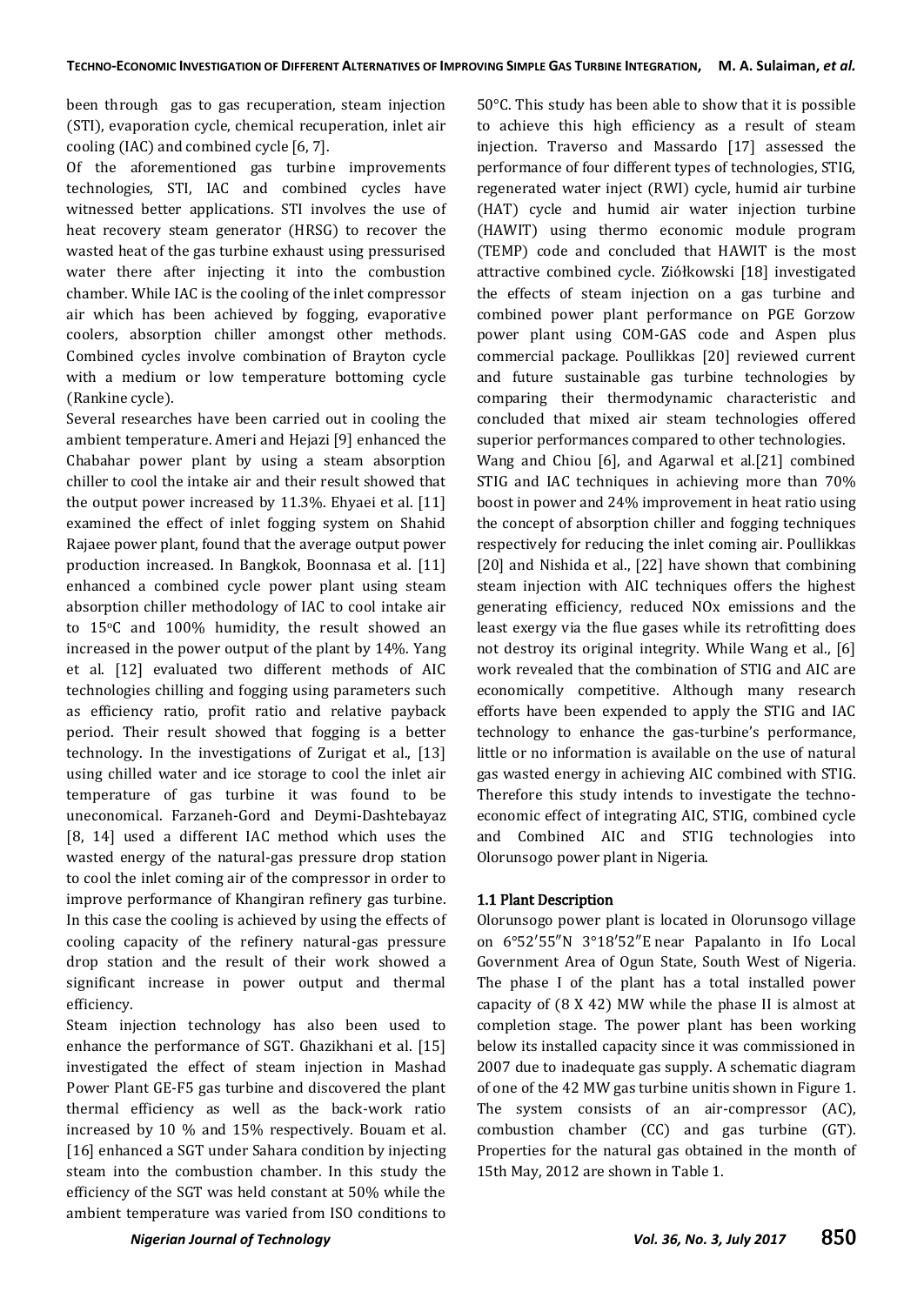

Figure 1: Schematic Diagram of SGT Power plant

Key: AC - Air Compressor; CC - Combustion Chamber; GT - Turbine; Stream  $1 = AC$  input conditions, stream  $2 = AC$ outlet conditions, stream 3 air inlet from the environment, stream 4 GT inlet conditions, stream 5 =

GT exit conditions stream  $6 =$  shaft connection AC and GT and stream  $7 =$  shaft connection GT to Generator

## 2. METHODOLOGY

In this study a computer program is developed using Matlab version R2012a software and validated by comparing the result with the plant data. The mass, energy and exergy balances for control volumes were used to investigate the gas power plant. The process flow implemented in MATLAB is shown in Figure 2. All inputs were taken from the collected data from Olorunsogo power plant.

|  | Table 1 Composition of Natural Gas |  |  |
|--|------------------------------------|--|--|
|--|------------------------------------|--|--|

| Component               | Mole $(\%)$ | Mass $(\%)$ | Molar Mass (Kg/Kmol) | LHV(KJ/Kg) |
|-------------------------|-------------|-------------|----------------------|------------|
| Methane $(CH4)$         | 89.4        | 81.27       | 16.04                | 50,050     |
| Ethane $(C_2H_6)$       | 8.6         | 14.65       | 30.07                | 47,520     |
| Propane $(C_3H_8)$      | 0.4         |             | 44.07                | 46,340     |
| Carbon IV Oxide $(CO2)$ | 0.6         | 1.5         | 44.01                | Nil        |
| Nitrogen $(N_2)$        |             | 1.59        | 28.01                | Nil        |



Figure 2: Flowchart of Matlab program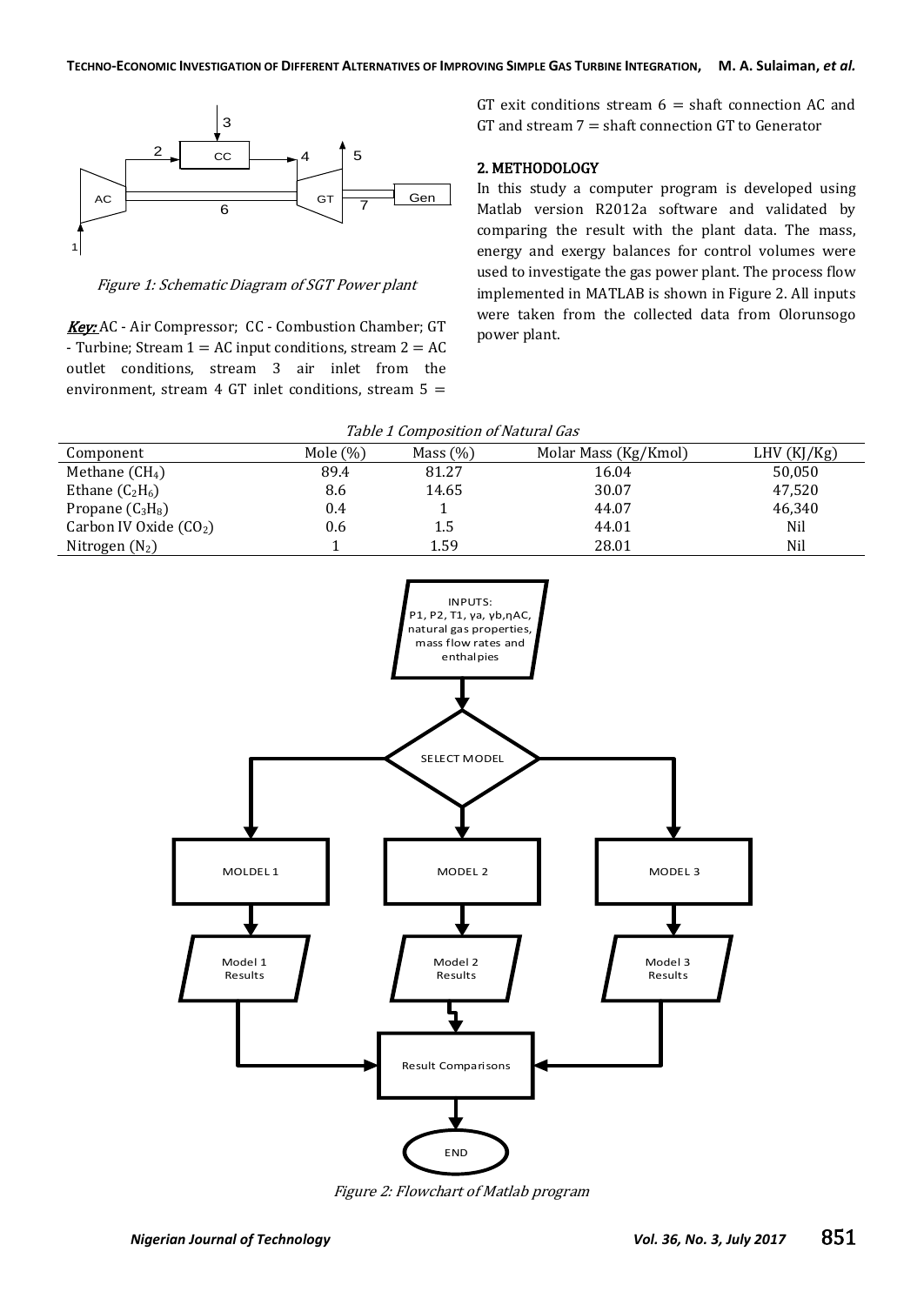

#### 2.1 Compressor

The compressor compression ratio  $(r_c)$  can be defined as [15]

$$
r_c = \frac{p_2}{P_1} \tag{1}
$$

where  $P_1$  and  $P_2$  are the compressor inlet and outlet air pressure respectively. The isentropic efficiency for compressor and turbine are in range of 85 to 95% as expressed as [8]. The outlet temperature of compressor is calculated from equation [2] as given by Farzaneh-Gord and Deymi-Dashtebayaz [8].

$$
T_2 = T_1 \left( 1 + \frac{r^{(r_a^{-1}/r_a)} - 1}{\eta_{AC}} \right)
$$
 (2)

where the  $\gamma_a$  and  $\gamma_g$  are the expansion ratio of compressor and turbine, and they are 1.4 and 1.3 respectively as expressed by Ibrahim et al. [24]. Also  $T_1$ and  $T_2$  is inlet and outlet temperature of the air compressor and  $\eta_{AC}$  is the air compressor efficiency.

Assuming an adiabatic compression, the consumed power of the air compressor is expressed as [23]:

$$
\dot{W}_{AC} = \dot{m}_a (h_2 - h_1) \tag{3}
$$

## 2.2 Combustion chamber (CC)

The energy balance of CC is given as [24]:

$$
m_4 h_4 = m_2 h_2 + m_f L H V_f \tag{4}
$$

## 2.3 Gas turbine (GT)

In similar way to the air compressor, the isentropic outlet temperature of the gas turbine is determined and as the energy balance of GT is given as:

The work done by the turbine is given as;

$$
\dot{W}_{cr} = m_g (h_4 - h_5) \tag{5}
$$

Where,  $m_g = m_f + m_a$ 

In (5),  $m_f$  is the mass flow rate of fuel and  $m_a$  is the mass flow rate of air. The net power output is given as:

$$
W_{net} = W_{GT} - W_{AC}
$$
 (6)

Here  $W_{net}$  is the net power output of the plant,  $W_{GT}$  is the Work of gas turbine and WAC is the work of compressor. The calculation techniques for various technology of improving the SGT are as follows:

## 2.3.1 Procedure for improving SGT using air inlet cooling (AIC) by natural gas cooling effect:

In Nigeria the natural gas is transmitted via pipe line in a pressure range of 5-7 MPa. This gas pressure has to be reduced at a pressure drop station before entering the gas turbine combustion chamber. These involve the passage of the natural gas through series of throttle valves in which pressure reduced to 1.4 MPa by this method a lot of energy is wasted. However, this energy wasted can be used to generate power by introducing heat exchanger and turbo-expander as shown in Figure 3. Figure 3 is described as follows: the natural gas with high pressure is preheated to  $110^{\circ}$ C in the preheater to prevent hydrate formation. Thereafter it passes through the turbo expander and by the time the natural gas leaves the turbo expander the temperature and pressure will be low, thereby creating a cooling effect in the heat exchanger that brings in the fresh air to the air compressor. In the turbo expander a work output is

generated *W rev* . The reduction the input temperature will lower the air compressors work consequently increasing the network output of the plant. Therefore, the netpower output in this Model will be the addition of turbo expander and gas turbine power output [24]. Furthermore, it should be noted that the natural gas from the heat exchanger will be the fuel to run the gas turbine plant at the required conditions. The natural gas is heated to  $110^{\circ}$ C to prevent hydrate forming and the quantity of heat required is estimated from:

$$
\dot{Q}_{NG} = \dot{m}_{NG} \left( h_{i,NG} - h_{o,NG} \right) \tag{7}
$$

where  $\dot{Q}$  is the quantity of heat required to heat the natural gas, while h is the enthalpy and  $i$  and  $o$  signifies input and output. The first law of thermodynamics (FLT) is applied to estimate the amount of obtainable work from the turbo-expander. This is gotten from the input temperature and pressure and it is as follows [8, 14]:

$$
\left\{\n \begin{aligned}\n P_{1,NG} &= P_{0,NG} \\
T_{1,NG} &= 110^0 C\n \end{aligned}\n \right\}\n \Rightarrow h_{iNG} \tag{8}
$$

$$
\begin{aligned} P_{2,NG} &= 1.4MPa \\ S_{2s,NG} &= S_{1,NG} \end{aligned} \Rightarrow \begin{aligned} h_{2,NG} \\ T_{2,NG} \end{aligned} \tag{9}
$$

where NG is natural gas, S is entropy and h is enthalpy. Therefore, the maximum amount of work which may be produced by the turbo-expander is calculated as

$$
\dot{W}_{rev} = m_{NG} (h_{i,NG} - h_{2, SNG}) \tag{10}
$$

The actual work, extracted from the turbo-expander, is less than the maximum work. This work can be calculated form equations (9) and (10), if exergetic efficiency (second law efficiency) of the expander  $(ε)$  is known. Maddaloni and Rowe [24] showed that electrical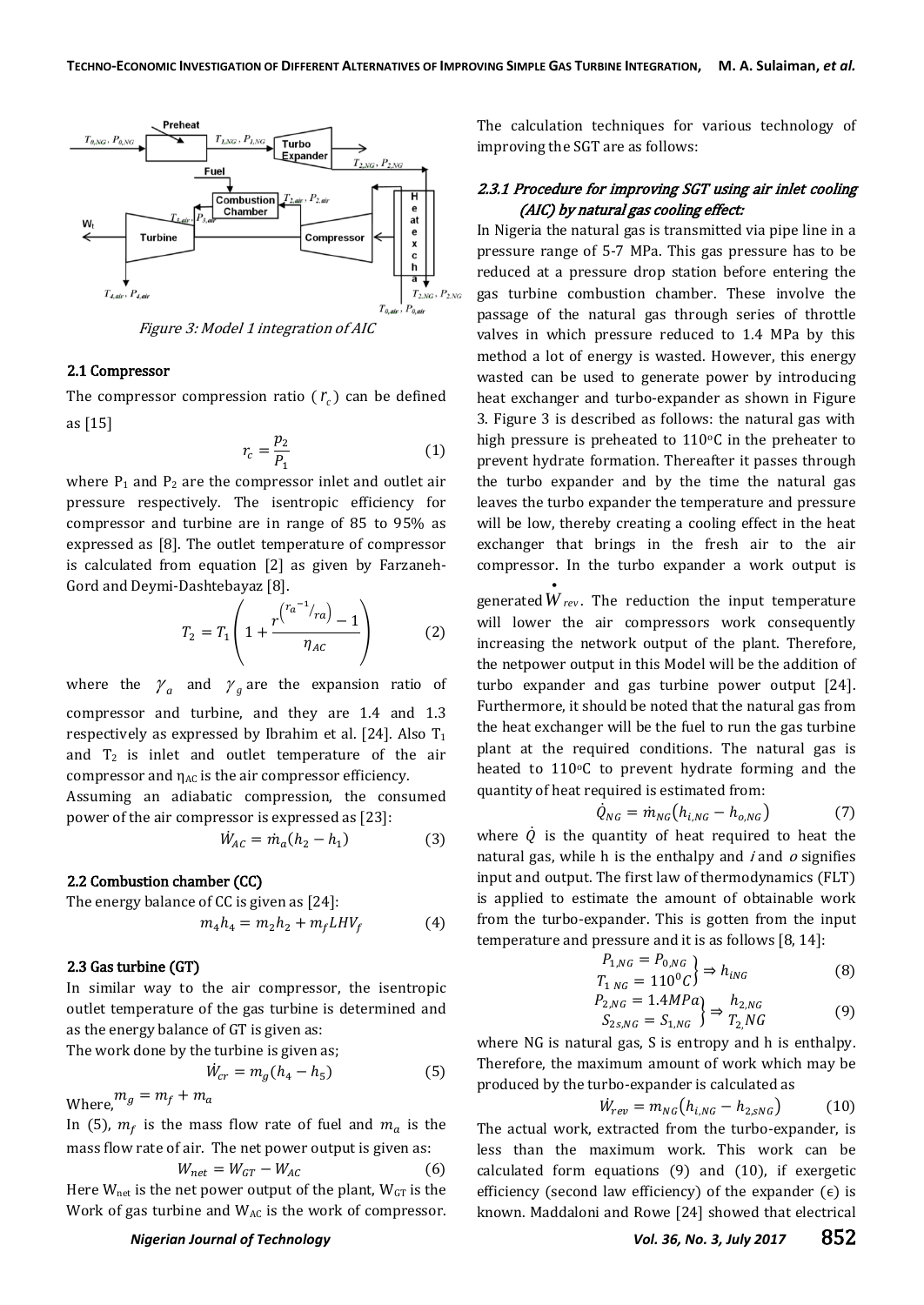power can be extracted from high-pressure natural gas stream with an exergetic efficiency approaching 75% when utilizing turbo-expanders. Considering the shaft and mechanical efficiency as well as generator efficiency,  $\epsilon$  = 0.85 was selected in this study. Based on this efficiency

$$
\dot{W}_{et} = \varepsilon \dot{W}_{rev} = \dot{m}_{NG} \left( h_{i,NG} - h_{2, SNG} \right) \tag{11}
$$

$$
h_{2,NG} = h_{1,NG} \frac{-\dot{W}_{et}}{m_{NG}} \rightarrow T_{2,NG}
$$
\n
$$
P_{2,NG} = 1.4 MPa
$$
\n(12)

With  $T_{2,NG}$  the compressor air inlet temperature can be computed. In this study, a cross flow gas-to-gas heat exchanger has been proposed to cool ambient air temperature to compressor inlet-temperature. Implementing the definition of heat exchanger effectiveness as found in equation 13 [26].

$$
\varepsilon_h = \frac{q_{actual}}{q_{max}} = \frac{m_{air}C_{p,air}(T_{0,air} - T_{2,NG})}{C_{min}(T_{0,air} - T_{2,NG})}
$$
(13)

where,  $c_p$  is the constant pressure specific heat and

$$
C_{min} = Min(m_{air}C_{p,air}, m_{NG}C_{p,NG})
$$
\n
$$
C_{min} = T_{m}C_{m} + 12, \text{ the model for a geometric}
$$

By rearranging Equation 13, the model for computing compressor inlet temperature can be obtained as

$$
T_{1,air} = T_{0,air} - \varepsilon_h \frac{C_{min}(T_{0,air} - T_{2,NG})}{m_{air}C_{p,air}}
$$
 (15)

In this study, the heat exchanger effectiveness is fixed at  $\mathcal{E}_h$  = 0.8 because it is readily available in the market. Gas to gas heat exchanger will be used in this case so that cost of procurement will be low.

Once the  $T_{1,air}$  is obtained the corresponding enthalpy can be obtained to find the corresponding work of AC, the net power output and consequently the efficiency.

## 2.3.2 Procedure for improving gas turbine by steam injection into the combustion chamber using heat recovery steam generator (HRSG)

The proposed steam injection schematic diagram is represented in Figure 4.This approach uses wasted energy at the exhaust of the gas turbine which is rejected into the atmosphere at a temperature above  $500^{\circ}$ C to heat up the compressed water. This is made possible by the heat recovery steam generator (HRSG) where energy is transferred from the exhaust gases to the boiler feed water. The steam is then injected into the combustor. The injected steam increases the mass flow rate through the expander and so that the power output and efficiency of the turbine increases.

In the study, the outlet condition of HRSG will be investigated between  $320^{\circ}$ C to  $500^{\circ}$ C at a fixed pressure of 2.0 MPa. The pressure was fixed because of the pump is commercially available. In order to estimate energy required to heat compressed water from ambient

condition to optimum point, it is important to know the temperature of the exhaust (flue gas). Calculation procedure for estimating the available wasted heat from the exhaust of the gas turbine is [27].

$$
Q_{exhusted} = \dot{m}_{fluegas} (h_{exhusted} - h_{air})
$$
 (16)  
The next step is to calculate the energy required to heat  
the water to the optimum temperature using equation 17

$$
Q_{req} = \dot{m}_w \big( h_{\text{@opt}} - h_{\text{@25}} \big) \tag{17}
$$

The injection of compressed steam into the combustor leads to certain changes. The change in parameters in the combustion chamber can be evaluated by applying the steady flow energy equation (SFEE) and it is represented in Figure. 5.

The energy balance equation for the combustor after injecting the steam will be

$$
\dot{m}_a h_2 + \dot{m}_f LHV + \dot{m}_s h_{s, tinj} \n= (m_a + m_f) h_3 + m_s h_{s, tcc}
$$
\n(18)

where  $t_{\text{ini}}$  and  $t_{\text{cc}}$  are injected and combustion chamber respectively. The air fuel ratio of this reaction becomes [16].

$$
f^{1} = \frac{(h_{3,g} - h_{2,a}) + s(h_{3,s} - h_{2,s})}{\eta_{cc} \times LHV - h_{3,g}}
$$
(19)

The power output is expressed as the difference between the turbine and the compressor power

 $W_{GT} = (m_a + m_f)(h_{3,q} - h_{4,q}) + m_s(h_{s,tcc} - h_{s,t4})$  (20) With the new mass flow rate  $m_f$  obtained, the new turbine work  $(W<sub>GT</sub>)$  is obtained and corresponding net power output Wnet and consequently the efficiency of the plant can be obtained.



Figure 4: Model 2 Injecting steam into the combustion chamber



Figure 5: Combustion chamber of the SGT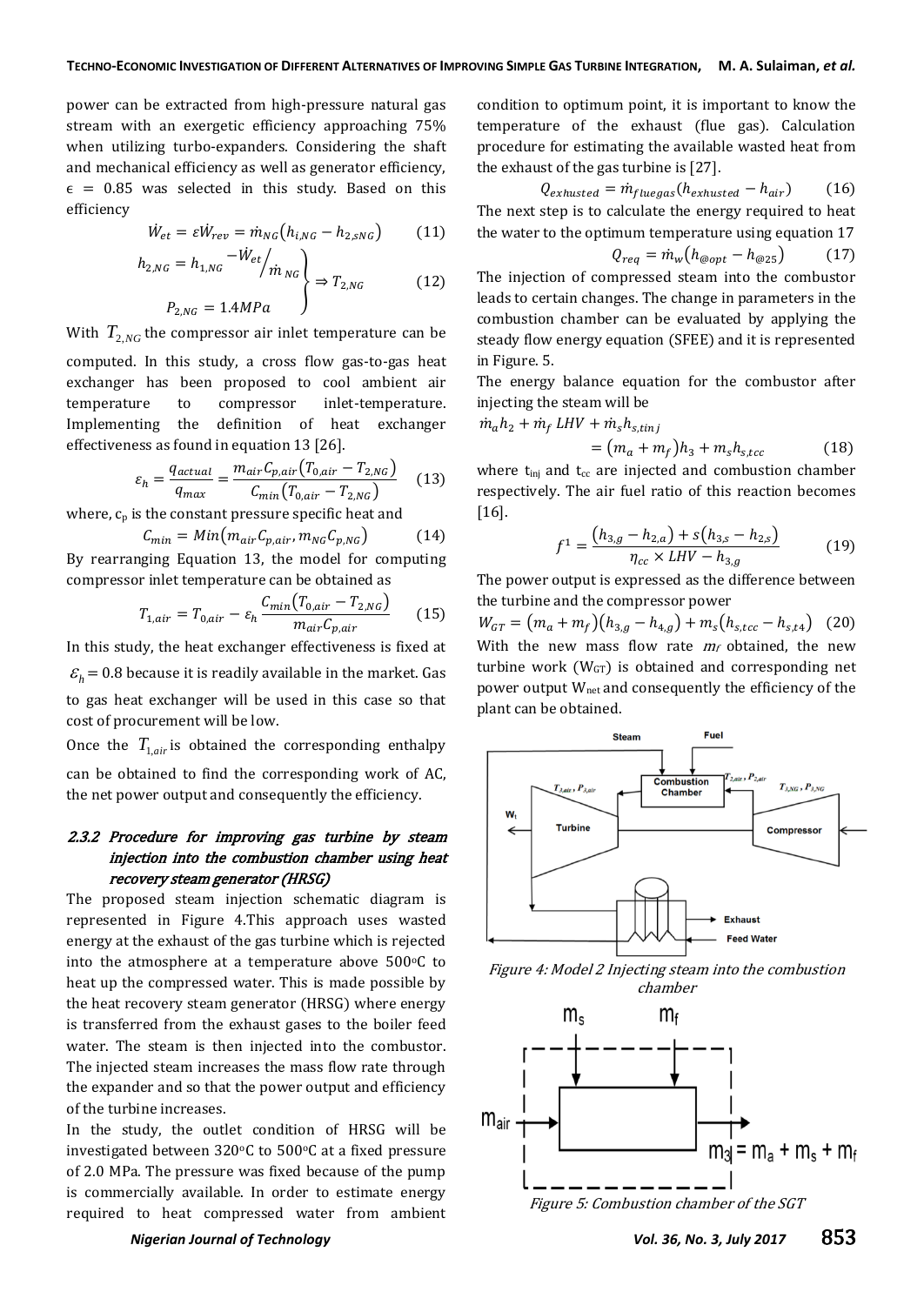## 2.3.3 Procedure for improving gas turbine by integrating AIC using natural gas cooling capacity and steam injection.

The integration of AIC using natural gas cooling effect and steam injection is shown in Figure 6. In this case, the exhaust is used as the source of heat for the steam and natural gas. Therefore, the procedure for calculating the required heat for the two heat exchangers is calculated using SFEE. It is shown in Figure 7.

From equation 6, the quantity of energy required to heat the natural gas is estimated while equation 15 was used to determine the required energy in the HRSG. Furthermore, equations 16-20 are repeated to estimate the new mass flow rates of fuel and water. And finally, the efficiency is calculated.

## 2.4 Evaluation criteria: Energy and exergy parameters

The thermodynamic performance parameters used in evaluating the system are:

Thermal efficiency( $\eta_{th}$ ) which is the ratio of network output  $(\dot{W}_{net})$  to total heat input  $(\dot{Q}_f)$  as expressed by Bouam et al., [16].

$$
\eta_{th} = \frac{\dot{W}_{net}}{Q_f} \tag{21}
$$

$$
\dot{Q}_f = \dot{m}_f \times LHV_{fuel} \tag{22}
$$

where  $\dot{m}_f$  is the mass flow rate of fuel and *LHV* is the lower heating value of fuel.

Generation efficiency( $\eta_{el}$ ) of a thermal system is the ratio of electrical power output  $\left(\dot{W}_{el}\right)$  to the total heat input and is given as is the [21]

$$
\eta_{el} = \frac{W_{el}}{Q_f} \tag{23}
$$

Heat rate is the ratio of heat produced by fuel $Q_f$  to electrical power output $W_{el}$  of the power plant and is expressed as [21]

$$
HR = \frac{\dot{W}_{el}}{Q_f} \tag{24}
$$

Specific fuel consumption (sfc) of a thermal system is the ratio of mass of fuel to network output while its reciprocal is the specific network  $(W_{spec})$  and is expressed as [16]

$$
sfc = \frac{\dot{m}_f}{\dot{W}_{net}}\tag{25}
$$

Exergy efficiency of a system is the ratio of exergy rate recovered from a system to exergy rate supplied by the system, and is expressed as [21]

$$
\eta_{ex} = \frac{\dot{W}_{net}}{m_f \times specificexergyoffuel}
$$
 (26)



Figure 6: Model 3 Combining the AIC and Injecting steam into the combustion chamber



Figure 7: Schematic diagram of the arrangement of heat exchangers to extract energy from the exhaust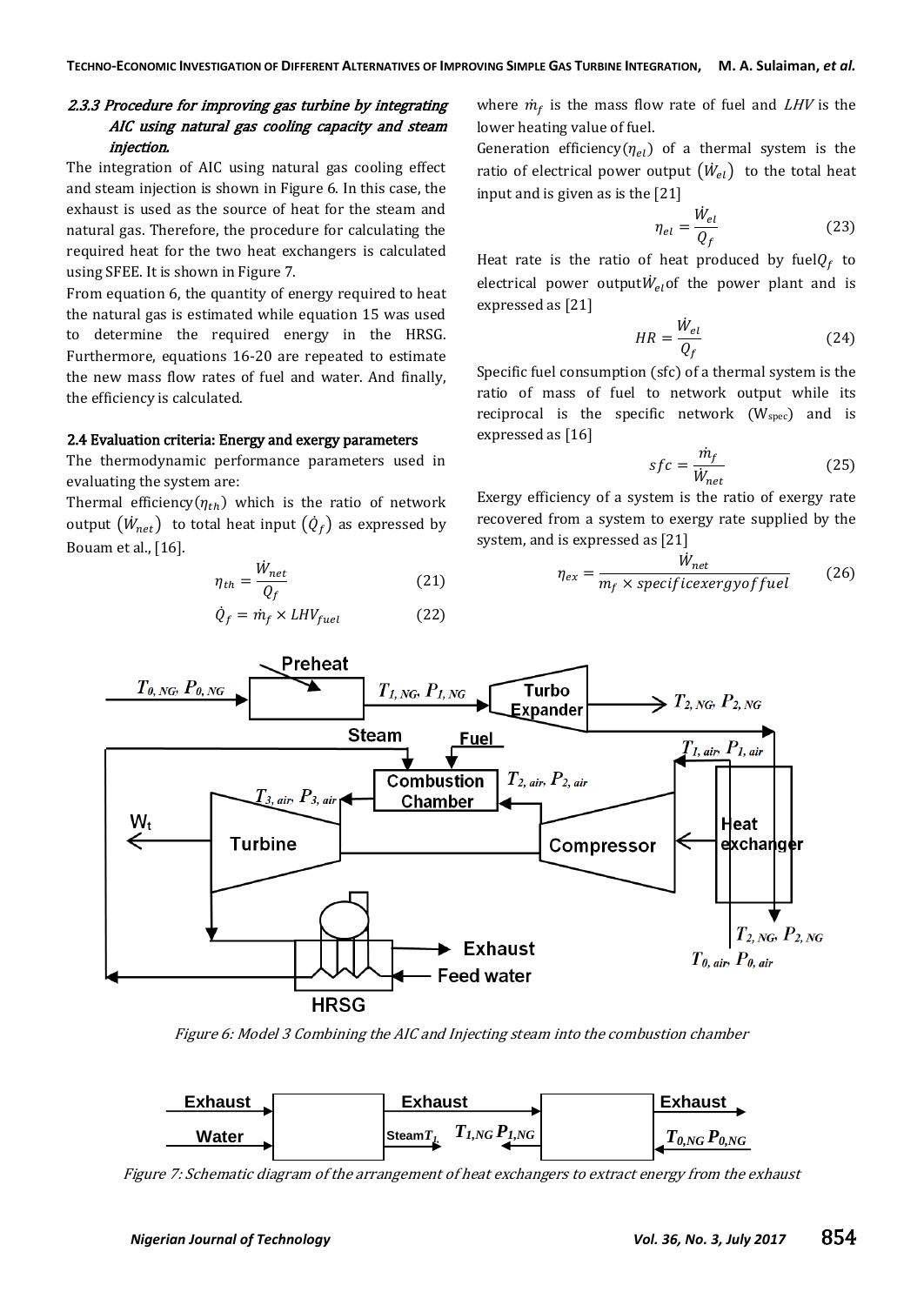#### 2.5 Economic Analysis

The economic parameter used in this work is levelized cost of electricity generation (LCoE). This consists of fuel and the capital cost rate. The capital cost rate takes into consideration the capital investment and maintenance expenses. The fuel used in this plant is natural gas and the cost is USD 0.085/kg as obtained from the Website of Nigerian National Petroleum Corporation. The capital investment cost of major equipment is obtained from economic models as stated in the works of Bejan, et al. [28, 14].

#### 2.5.1 Purchase Equipment Cost (PEC) of Compressor

$$
PEC_{AC} = \frac{71.1 * \dot{m}_a * PR * In(PR)}{0.92 - \eta_{AC}}
$$
 (27)

where PR is the compressor pressure ratio

#### 2.5.2 Combustion chamber

$$
PEC_{cc} = \frac{46.08 \times \dot{M}_a \times (1 + \exp(0.018 \times T_4 - 26.4))}{0.995 - (\Delta P_{cc})}
$$
 (28)

Turbine PEC<sub>GT</sub>

$$
=\frac{479.34 \times m_{g} \times \ln(r_{GT}) \times (1 + \exp(0.036 \times T_{4} - 54.4))}{0.93 - \eta_{GT}}
$$
(29)

Steam turbine  $PEC_{ST}$ 

$$
= 3880.5 \times P_{ST}^{0.7} \left( 1 + \left( \frac{0.05}{1 - \eta_{ST}} \right)^3 \right)
$$

$$
\times \left( 5 \times \exp\left( \frac{T_1 - 866K^1}{1042K^1} \right) \right) \tag{30}
$$

#### 2.5.3 PEC of Heat Exchangers

The heat exchanger and condenser costs can be estimated using the formula [29]:

Purchase price for heat exchanger

$$
= \text{bare cost x material factor x pressure factor} \qquad (31)
$$

$$
Bare \ cost = 2089. X^{0.808} \tag{32}
$$

where  $X =$  surface area of the heat exchanger ( $m<sup>2</sup>$ ). While the capital cost rate is given as

$$
\dot{Z}_i = PEC_I \times \frac{\varphi}{N * 3600} \times CRF \tag{33}
$$

where CRF is the capital recovery factor which is defined as

$$
CRF = \frac{i(1+i)^n}{(1+i)^n - 1} \tag{34}
$$

while the levelized cost of electricity is defined as

$$
LCoE = 3600 \times \frac{C_r}{W_{net}} \tag{35}
$$

where  $C_T$  is the total cost rate defined as

$$
C_T = c_f \times m_f \times LHV + \sum_i \dot{Z}_i \tag{36}
$$

where  $c_f$ , N, i, n,  $\phi$  are the cost of fuel, annualized number of operating hours of the plant, interest rate, plant economic life and maintenance factor respectively. For

this system the N, i, n and  $\phi$  are taken as 8000, 15%, 15 years and 1.1 respectively.

## 3. RESULT AND DISCUSSION

Using the mass flow rate, temperature and pressure obtained from the speedtronics in the control room of the plant and applying the energy balance equations for each component in the plant. The plant is modelled using Matlab software and the result validated by comparing the modelled results with plant data. Table 3, presents the mass flow rates, pressure, and the enthalpy that correspond to the respective state in Figure 1, for the data collected.

Table 3. Property state and exergy streams of SGT Power plant

| Stream | m(kg/s) | P(bar) | T(K)    | $E$ (kW) | $Ex$ (kW) |
|--------|---------|--------|---------|----------|-----------|
|        | 138     | 1.01   | 298     | 0        |           |
| 2      | 138     | 10.14  | 624.42  | 46.17    | 41.88     |
| 3      | 2.29    | 16     | 298     | 110.09   | 263.8     |
| 4      | 140.29  | 9.95   | 1299.51 | 189.02   | 221.97    |
| 5      | 140.29  | 1.03   | 812.96  | 62.27    | 68.58     |

Applying the models in section 3, the result showed that the compressor  $W_{AC}$ , turbine work  $W_{turb}$ , net power output Wnet and the thermal efficiency are 47.2 MW, 75.8 MW, 28.9 MW and 25.7 % respectively. Similarly low thermal efficiencies were reported in the work of Sa and Al Zubaidy [7] and Balli et al., [30]. This is as a result of high ambient temperature and exhaust temperature as reported by Al Ibrahim and Varnham, [31], Poullikk as [20], Wang and Chiou [6], among others. In enhancing the performance of the existing plant the three options of improvement were discussed.

The conditions of SGT various integrations are stated as in Table 2, with each state corresponding to Figure 1. The conditions of the steam generated from the HRSG are 2 MPa and 653.15K, the temperature of the condensate water at inlet to HRSG is 300.15K, pressure drop in HRSG on the gas side  $(\Delta P)_{H RSG}$  is 5%. The temperature of the HRSG is fixed at 653.15K and 2000 kPa base on literatures as well as the approach temperature, the pinch point fixed as 30 and 20K respectively. The temperature of the HRSG is fixed as 653.15K and 2000 kPa base on literatures as well as the approach temperature, the pinch point fixed as 30 and 20 K respectively. In order to achieve the recovery of the wasted heat from the exhaust (flue gas) more fuel is combusted. With the integration of natural gas wasted energy into the SGT to cool the inlet temperature a temperature of 15°C was achieved.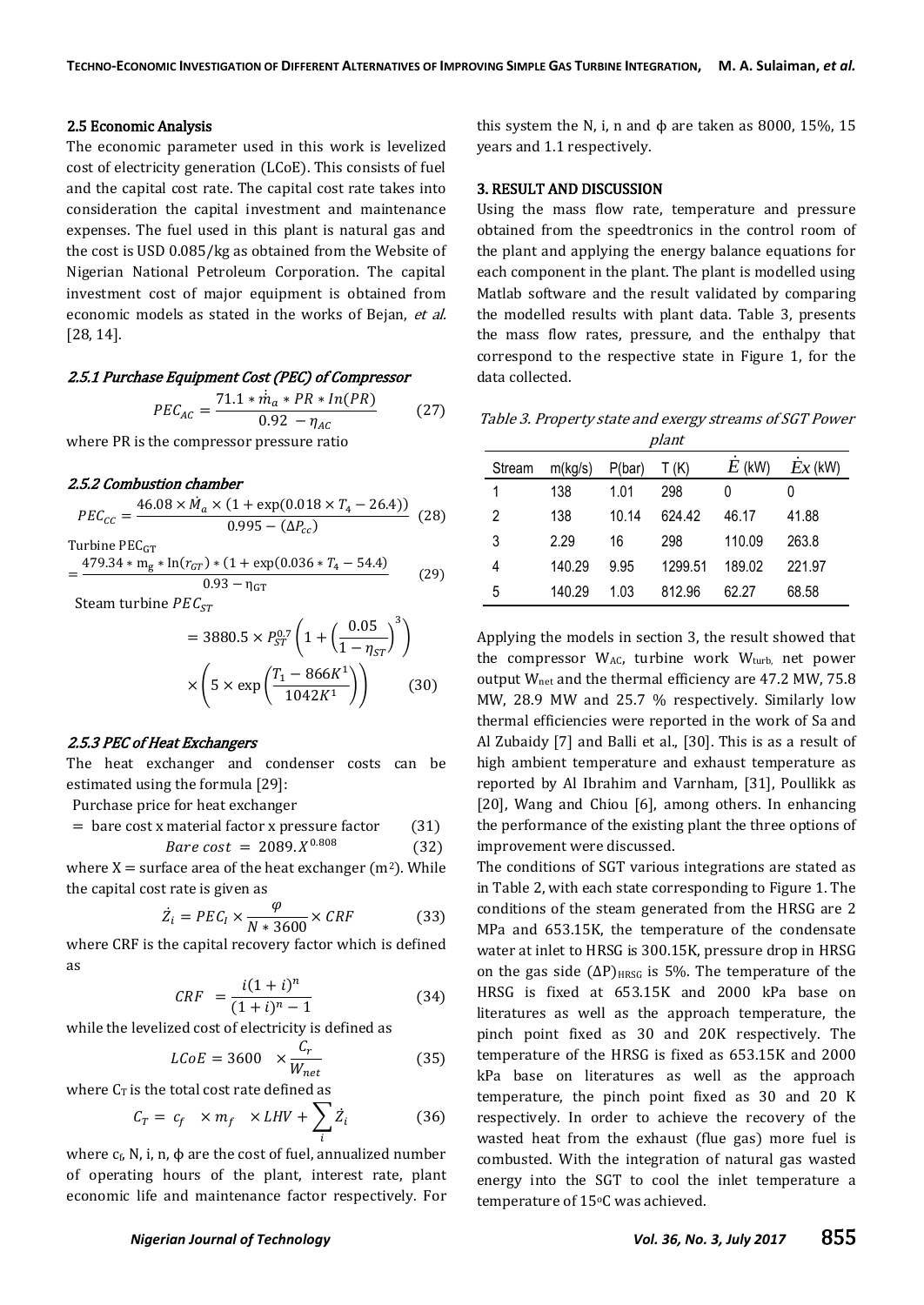Table 4 present the thermodynamic properties of SGT and the three proposed Models. From the table the thermal efficiency, net power output and electrical work done of SGT are 25.7%, 28.3 MW and 24 MW respectively. Comparison of the performance of the various models showed that the thermal efficiency of Models 1, 2 and 3 increased by 0.9, 25.3 and 25.5 respectively. The heat rate was observed to have decreased, with Model 3 having the lowest value of 2,299.13 kJ/kWh. The lowest AC work was recorded on the model 1, this is as a result of the reduction in compressor inlet temperature consequently increasing the turbine work of the SGT. the highest net power output was observed in Model 3. This is as a result of wasted energy recovered from the HRSG and the natural gas pressure drop station used to reduce the compressor inlet temperature. This is in agreement with the work of Agarwal, et al., [21], Wang and Chiou [5] and Poullikkas [20].

Furthermore, the lowest specific fuel consumption was recorded on Model 2 and 3 to be 0.15 kg/kWh. It is evident fromTable 4 that Model 3 is able to achieve a capacity boost in thermal efficiency and net power output. This work is in agreement with earlier works of Wang and Chiou [5] and Ziolkowski, et al., [18].

| Table 4 Thermodynamic Properties of the Models |  |  |  |
|------------------------------------------------|--|--|--|
|                                                |  |  |  |

| Performance parameters            | GT     | Model  | Model<br>2 | Model<br>3 |
|-----------------------------------|--------|--------|------------|------------|
| $\eta_{th}$ (%)                   | 25.7   | 26.61  | 50.99      | 51.17      |
| $m_s$ (kg/s)                      |        |        | 20.59      | 19.93      |
| HR (kJ/kWh)                       | 4577.9 | 4420.9 | 2307.3     | 2299.1     |
|                                   |        | 5      |            | 3          |
| Specific network<br>(kJ/kg<br>_of | 12360. | 12799. | 24525.     | 24612.     |
| fuel)                             | 8      |        |            | 3          |
| SFC(kg/kWh)                       | 0.29   | 0.28   | 0.15       | 0.15       |
| GT Work(MW)                       | 75.85  | 74.56  | 75.85      | 74.56      |
| AC work (MW)                      | 47.56  | 45.75  | 47.56      | 45.75      |
| Net power output(MW)              | 28.3   | 29.3   | 78.1       | 78.4       |
| Electrical work done (MW)         | 24     | 24.9   | 66.4       | 66.7       |

Figure 8 presents the exergetic efficiency of SGT and other models. It is evident that Model 3 had the highest exergetic efficiency of 47.35%.



Figure 8: Exergetic efficiency of models

The various models were further compared from the economic point of view keeping in view that the levelized cost of electricity (LCoE) will be used as the major parameter. Table 5 presents the economic analysis of the various models and SGT. the economic life of the plant is taken as 15 years. The results of the economic analysis show that the LCoE of the SGT, Model 1, Model 2, and Model 3 are \$1121.22/kWh, \$979.75/kWh, \$564.83/kWh, and \$562.83/kWh respectively. From this result it is evident that Model 3 is the most economical power plant.

Table 5: Economic comparison of SGT and proposed

| models                 |         |         |         |         |  |  |
|------------------------|---------|---------|---------|---------|--|--|
| parameters             | GT      | Model 1 | Model 2 | Model 3 |  |  |
| $CC$ ( $\frac{F}{W}$ ) | 279.52  | 397.46  | 1165.33 | 1210.92 |  |  |
| n (years)              | 15      | 15      | 15      | 15      |  |  |
| i(%)                   | 0.15    | 0.15    | 0.15    | 0.15    |  |  |
| N(h)                   | 8000    | 8000    | 8000    | 8000    |  |  |
| φ                      | 1.1     | 1.1     | 1.1     | 1.1     |  |  |
| <b>CFR</b>             | 0.17    | 0.17    | 0.17    | 0.17    |  |  |
| $m_f$ (kg/s)           | 2.29    | 2.29    | 3.19    | 3.19    |  |  |
| $C_f(kg/\$             | 0.08    | 0.08    | 0.08    | 0.08    |  |  |
| LHV (kJ/kg)            | 48098.7 | 48098.7 | 48098.7 | 48098.7 |  |  |
| HR (kJ/kWh)            | 4577.91 | 4420.95 | 2307.3  | 2299.13 |  |  |
| CCF(\$/kWh)            | 0.01    | 0.01    | 0       | 0       |  |  |
| CT (\$/kWh)            | 8811.68 | 8807.41 | 12260   | 12260   |  |  |
| LCoE (\$/kWh)          | 1121.22 | 1082.25 | 564.83  | 562.83  |  |  |

#### 4. CONCLUSIONS

This paper presents a comparison between three models (i) integration of air inlet cooling (AIC) (Model 1) (ii) Integrating steam in combustion chamber (STIG) (Model 2) and (iii) combination of AIC and integration of steam in combustion chamber (STIG) (Model 3) of improving performance of a simple gas turbine. The results show that Model 3 had the highest thermal efficiency with 51.2% while the net power generation and exergetic efficiency increased by 100%. Although, the fuel consumption mass flow rate increased from 2.29 to 3.19 kg/s, the specific fuel consumption of Model 3 is the lowest. Furthermore, from economic and environmental point of view, the lowest levelized cost of electricity as well as the specific emissions was observed in Model 3. Consequently, Model 3 is selected as the best option in improving the investigated simple gas turbine.

#### 5. REFERENCES

[1] Conti, J. Holtberg, P., Beamon, J. A., Napolitano, S. Schaal, M., Turnure, J. T. and Westfall L., "International Energy Outlook 2013 With Projections to 2040" U.S. Energy